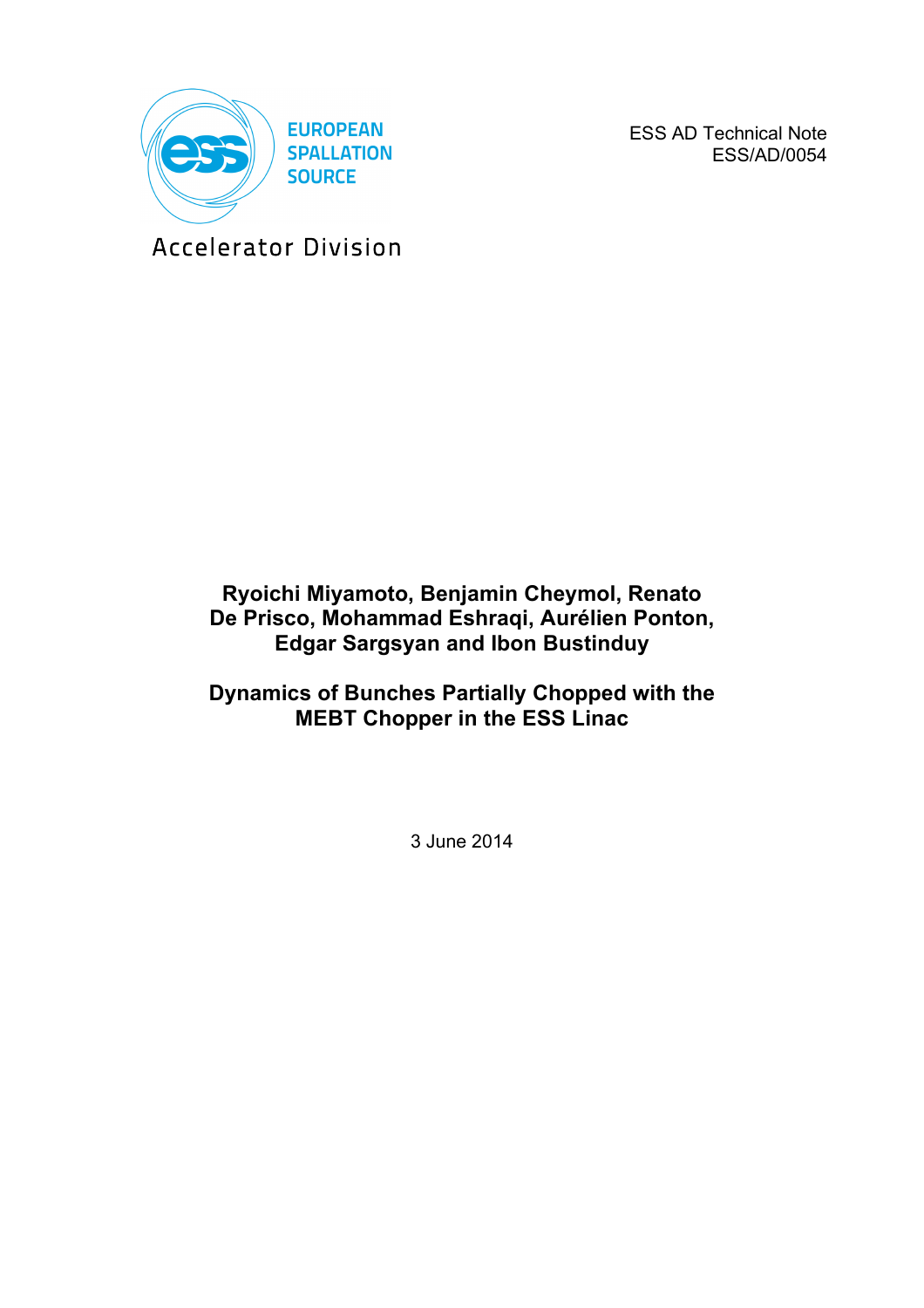## **DYNAMICS OF BUNCHES PARTIALLY CHOPPED WITH THE MEBT CHOPPER IN THE ESS LINAC**

R. Miyamoto<sup>∗</sup>, B. Cheymol, R. De Prisco, M. Eshraqi, A. Ponton, E. Sargsyan, ESS, Lund, Sweden I. Bustinduy, ESS-Bilbao, Bilbao, Spain H.D. Thomsen, ISA, Aarhus, Denmark

#### *Abstract*

The front-end of a hadron linac typically has a transient time during turning on and off and bunches in the head and tail of a pulse from this period likely have wrong parameters and a risk to cause beam losses. A risk of losses must be avoided as possible in a high power machine so these bunches are removed with deflectors called *choppers*in the ESS Linac. From experiences of other machines, a rise time of a chopper as fast as one RF period (2.84 ns for ESS) is challenging to achieve and not necessarily needed with no ring to inject like ESS, and hence a 10 ns rise time is planned for a chopper in the medium energy beam transport of ESS. This, however, means that several bunches receive intermediate deflections and may propagate with large trajectory excursions. This paper studies dynamics of such *partially chopped* bunches in detail to ensure no significant loss is caused by them.

#### **INTRODUCTION**

The European Spallation Source (ESS) is a neutron source planned in Lund, Sweden based on a proton linac with a 2 GeV beam energy, 62.5 mA peak current, 352.21 MHz bunch frequency, 2.86 ms pulse length, and 14 Hz repetition rate, producing an unprecedented 5 MW beam power. For such a high power linac, minimization of beam losses is one of the most important and difficult challenges. Figure [1](#page-1-0) shows the layout of ESS Linac [\[1\]](#page-3-0). The beam produced in the ion source (IS) is first accelerated with room temperature structures, a radio frequency quadrupole (RFQ) and drift tube linac (DTL), and then accelerated in three superconducting (SC) sections, consisting of spoke, medium- $\beta$ , and high- $\beta$  cavities. The linac also includes low, medium, and high energy beam transports (LEBT, MEBT, and HEBT) for characterizations and manipulations of the beam.

A conventional microwave discharge ion source used in the ESS Linac typically has a rise and fall time of tens of µs [\[2\]](#page-3-1) and the bunches in the head and tail of a pulse, generated in this period, are likely to have wrong parameters related to the space-charge force. Though it is hard to predict behaviors of these bunches and they may or may not cause losses, it is better to remove them to avoid a risk of losses as possible. Modern hadron machines such as SNS Linac, J-PARC Linac, CERN Linac4, and RAL FETS use a system so-called *chopper*, which deflects and removes bunches together with a dedicated beam dump to manipulate the pulse structure for the ring injection [\[3\]](#page-3-2). Such a system can be also used for ESS to remove above mentioned bunches and the

<span id="page-1-0"></span>

Figure 1: Schematic layout of the ESS Linac. Blue (orange) color indicates room (superconducting) temperature.

plan is to have two choppers: a slower chopper in the LEBT with a rise time of 2-3  $\mu$ s removes most of these bunches and a faster chopper in the MEBT with a rise time of 10 ns removes the remaining bunches in the 2-3 µs part.

The 10 ns rise time of the MEBT chopper is a balance between the required engineering effort and the ideal of beam dynamics. The difficulty to achieve a fast rise time lies in the switch. Fast switches on the order of 10 ns are commercially available and some are tested for a chopper of the RAL FETS [\[4\]](#page-3-3). On the other hand, experiences of the above mentioned machines proved that a rise time as fast as one RF period (2.84 ns for ESS) could be an engineering challenge to achieve and could require more space in the lattice. The 10 ns rise time means that several bunches receive intermediate deflections and may propagate in the linac with large trajectory excursions. Although the SNS Linac and J-PARC Linac have a similar situation and they are having no issue [\[5,](#page-3-4) [6\]](#page-3-5), these *partially chopped bunches* are still of concern to cause losses. Therefore, the intent of this paper is to study dynamics of these bunches in detail and to ensure that they cause no significant loss and the 10 ns rise time is fast enough. ESS also uses the often quoted 1 W/m as the criteria of losses. Given the MEBT chopper removes bunches in 2-3 µs out of a 2.86 ms pulse, the criteria is that the losses due to the partially chopped bunches should be on the order of  $10^{-3}$  W/m or at most  $10^{-2}$  W/m to leave a room of losses for the bulk of the pulse. It is also desired to have losses as small as possible in the SC sections since SC structures are generally more sensitive to losses than normal temperature structures.

#### **PARTIALLY CHOPPED BUNCH**

Prior to studying the losses, this section gives a brief description of the MEBT chopper of ESS and discusses basic properties of the partially chopped bunches. The top part of Fig. [2](#page-2-0) shows a schematic layout of the MEBT lattice, where blue boxes above (below) the central line are focusing (defocusing) quadrupoles, green boxes are buncher cavities, and red lines and triangles are the chopper and its dump. As seen in the figure, the chopper and its dump are located after the first quadrupole triplet. Hardware of the chopper is planned

<sup>∗</sup> ryoichi.miyamoto@esss.se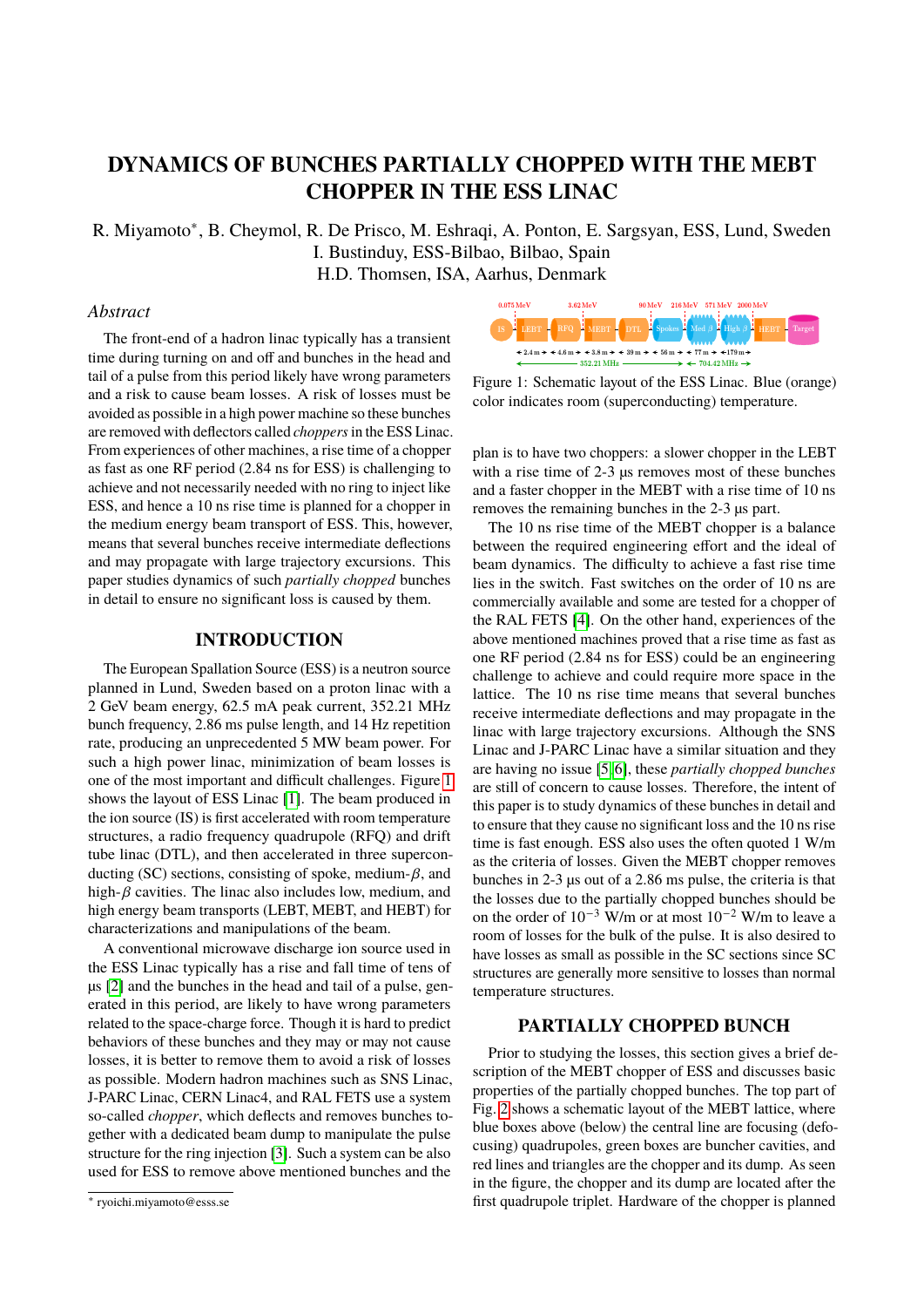<span id="page-2-0"></span>

Figure 2: MEBT lattice schematic (top), aperture (black), and vertical envelopes of a partially chopped bunch (1.5 kV).

be similar to that of the CERN Linac4 [\[7\]](#page-3-6); an electric deflector with a 20 mm gap and 40 cm length is surrounded with a large aperture quadrupole. However, due to the differences in the beam energy (3.62 MeV for ESS), deflection angle, rise time, and aperture, details will be different. With the maximum voltage of 4 kV, the chopper deflects a bunch by 14.6 mm at the end of the dump, which is 60 cm away from the center of the chopper plates (∼24 mrad deflection). Because the rise and fall of a chopper for the RAL FETS, which has similar parameters as the MEBT chopper of ESS, are almost linear [\[4\]](#page-3-3), a perfectly linear rise and fall is assumed as an approximation in the simulations of the next section.

The main part of Fig. [2](#page-2-0) shows vertical envelopes (enclosing 99.99% of particles) in the MEBT and the beginning of the DTL, calculated with TraceWin code [\[8\]](#page-3-7), for the case of 1.5 kV, together with the cases of 0 and 4 kV as references. The black lines represent the aperture and the tight apertures located at 0.84, 2.17, and 3.36 m represent three scrapers. The 1.5 kV is selected as a representative since the voltages around this value is worst in terms of losses as seen in the next section. Looking at the no scraper case, only a fraction of a bunch hits the dump and the rest touches the aperture of the DTL and cause losses due to the large trajectory excursion. For the case with the scrapers, the second and third scrapers intercept some particles, which otherwise enter the DTL, and significantly reduce the reach of the outermost particle, improving the efficiency of the chopper.

Figure [3](#page-2-1) shows the relation between the voltage and efficiency of the chopper, where the efficiency is defined as one minus the transmission rate at the end of the MEBT. For the case with no scraper, the chopper is effectively on above ∼3 kV and off below ∼1 kV and so only the bunches under

<span id="page-2-1"></span>

Figure 3: Chopper efficiency vs. voltage.

this range of ∼2 kV are of concern. The efficiency improves with scrapers but the voltage range of concern remains ∼2 kV. Since the chopper voltage changes by ∼1.1 kV in one RF period<sup>[1](#page-2-2)</sup>, there are only one or at most two bunches under such a voltage range. One or two potentially ill-behaved bunches may look insignificant but even a loss of a single bunch from each pulse could produce a power loss up to 5 W in the ESS Linac. Therefore, behaviors of these one or two bunches and losses caused by them, if any, are studied in detail in the next section.

#### **BEAM LOSS**

As a first step, to see the trend of the losses caused by the partially chopped bunches, tracking simulations are performed with TraceWin code for voltages from 0 to 4 kV in a step of 100 V. About one million particles from a RFQ simulation are tracked from the beginning of the MEBT entrance to the end of the SC sections. In the simulations, the space-charge force is calculated 25 times in every [(relativistic- $\beta$ ) × (wavelength)] with 3D PICNIC rou-tine [\[9\]](#page-3-8) of a  $10 \times 10 \times 10$  mesh size. The top and middle rows of Fig. [4](#page-3-9) show losses due a single bunch in unit of W/m (multiplied with 14 Hz to include the effect of the repetition rate) for only selected six cases due to the space limitation. The longitudinal position extends only over the DTL and the section of spoke cavities since no loss is observed in the following sections. Four conclusions are drawn from these simulations: i) without scrapers, losses occur in the range of  $~1$ -2.5 kV, ii) without the scrapers, the worst case is around 1.5 kV and causes the peak loss on the order of  $10^{-3}$  W/m, iii) practically no loss in the SC sections due to that the SC sections have much larger apertures than the DTL, iv) the scrapers not only improve the efficiency but also suppress the losses to a practically negligible level for all the voltages.

The last raw of Fig. [4](#page-3-9) shows the total losses, assuming the perfectly linear rise or fall, for the 10 ns rise, 10 ns fall, and 100 ns rise. For all three cases, the voltage is assumed to begin to rise or fall in synchronization with a bunch. Namely, for the 10 ns rise, the voltages are 0, 1.14, 2.27, 3.41 kV; for the 10 ns fall, 4, 2.86, 1.73, 0.59 kV; and, for the 100 ns rise, 0, 0.11, 0.23,  $\cdots$ , 3.97 kV. For the cases of the 10 ns rise and fall, the losses may be reduced by adjusting the timing to start the rise and fall with respect to a bunch. However, neither the exact rise time nor waveform are not known yet so such a detailed optimization is not performed at this stage. For the cases of the 10 ns rise and fall, the total loss is dominated with one or two bunches in the range of 1- 2.5 kV and hence should not exceed the level of 10−<sup>3</sup> W/m. This is confirmed with the figures of the left and middle. On the other hand, because these losses are caused by the trajectory excursion and the phase advance of the trajectory excursion is independent of the chopper voltage, the losses of the different voltages occur at the same locations and could accumulate and the peak loss for the 100 ns rise case reaches to the order of  $10^{-2}$  W/m. This indicates that the

<span id="page-2-2"></span> $1 (4 \text{ kV}) \times [(352.21 \text{ MHz}) \times (10 \text{ ns})]^{-1} \sim 1.1 \text{ kV}$ .